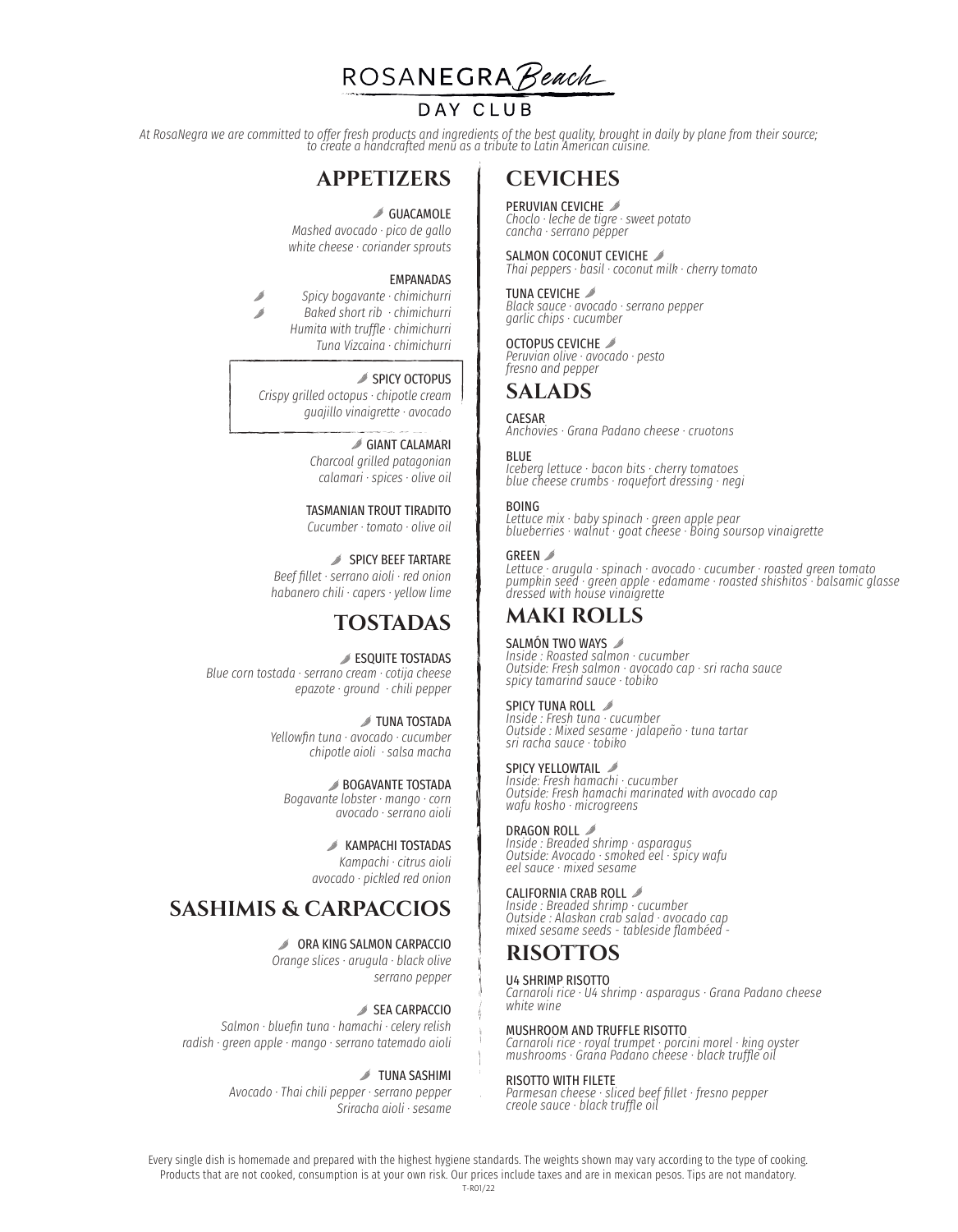## **USDA PRIME**

*Fresh flown from Nebraska . It is portioned in house and each piece is hand picked by our chef to ensure the highest standard of quality*

### NEW YORK

*14 oz* 

## RIB EYE

*14 oz* 

# **GRILL**

### SURF & TURF

*Mediterranean lobster 17 oz & beef steak 11 oz*

*- To share -* 

### OUR BIG HAMBURGER

*Prime meat · arugula · Swiss cheese · onion serrano aioli · tomato · rustic fries · 11 oz* 

### **RACK OF LAMB**

*Ceanut crust with peppermint · mashed sweet potato creole sauce · worm salt aioli* 



*RosaNegra is part of the Kobe Beef Association. Tajima cattle are known around the world for their exceptional marbling , flavor and texture. All of our Kobe cuts are A5 and marbling score between 10 and 12.*

### KOBE BEEF NEW YORK

*New York 8 oz* 

RIB EYE KOBE BEEF

*Rib Eye 8 oz* 

#### KOBE BEEF HAMBURGER

*Cheddar cheese · artisan bread · kosher*

*pickle · pickled onions · potato · 9 oz* 

## **FISH AND SEAFOOD**

ALASKAN KING CRAB *Grilled · 19 oz* 

SEARED TUNA *Sesame oil · achiote · ginger creole sauce · 9 oz* 

GIANT TIGER PRAWNS U4 *Sea salt · chives · olive oil · 3 Pieces* 

**LOBSTER** *Charcoal grilled · peppers butter · chilies butter · 17 oz* 

SPICE RUBBED CATCH OF THE DAY  $\mathscr{I}$ *yellow aji pepper · 10 oz* 

CHARCOAL-GRILLED FISH ON A RACQUET

*35 oz Seabass · prepared table-side · citrus-garlic gremolata - To share -* 

SKILLET SEARED SALMON

*Olive oil · sea salt · sweet potato · 10 oz* 

COCONUT SHRIMPS *Panko crust · grated coconut · apricot dip* 

### **exclusive products**

ALASKAN KING CRAB 4L · *Alaska Red cluster crab · 42 oz · the biggest and most exclusive crab in the world only at RosaNegra - To share 4 pax -* 

### TIGER SHRIMP U2 · *Africa*

*Nigerian · charcoal grilled · garlic paste · chambray onion · habanero aioli yellow lime · highly prized gourmet product for its wonderful taste and impressive size · 10 oz* 

#### SUPER COLOSSAL OCTOPUS · *Mexico Charcoal grilled · paprika · olives · only 0.0025% of Mexico's*

*octopus production qualify for this category · 10 oz* 

## **TACOS**

ALASKAN KING CRAB *Lime aioli · red onion · avocado · coriander sprouts* 

SHRIMP<sub>2</sub> *Nuts · red onion · aioli · worm salt · coriander sprouts* 

FILLET *Avocado · jalapeño aioli · nopal (cactus) salad · coriander sprouts* 

FILLET WITH CHAPULIN *Avocado · roasted grasshoppers · coriander sprouts* 

BAKED SHORT RIB *Pickled onions · avocado · serrano aioli · coriander sprouts* 

### **something else**

RUSTIC POTATOES VEGETABLES YUCAS BRAVAS JOSPER GRILLED ORGANIC BABY VEGETABLES ORGANIC JUMBO ASPARAGUS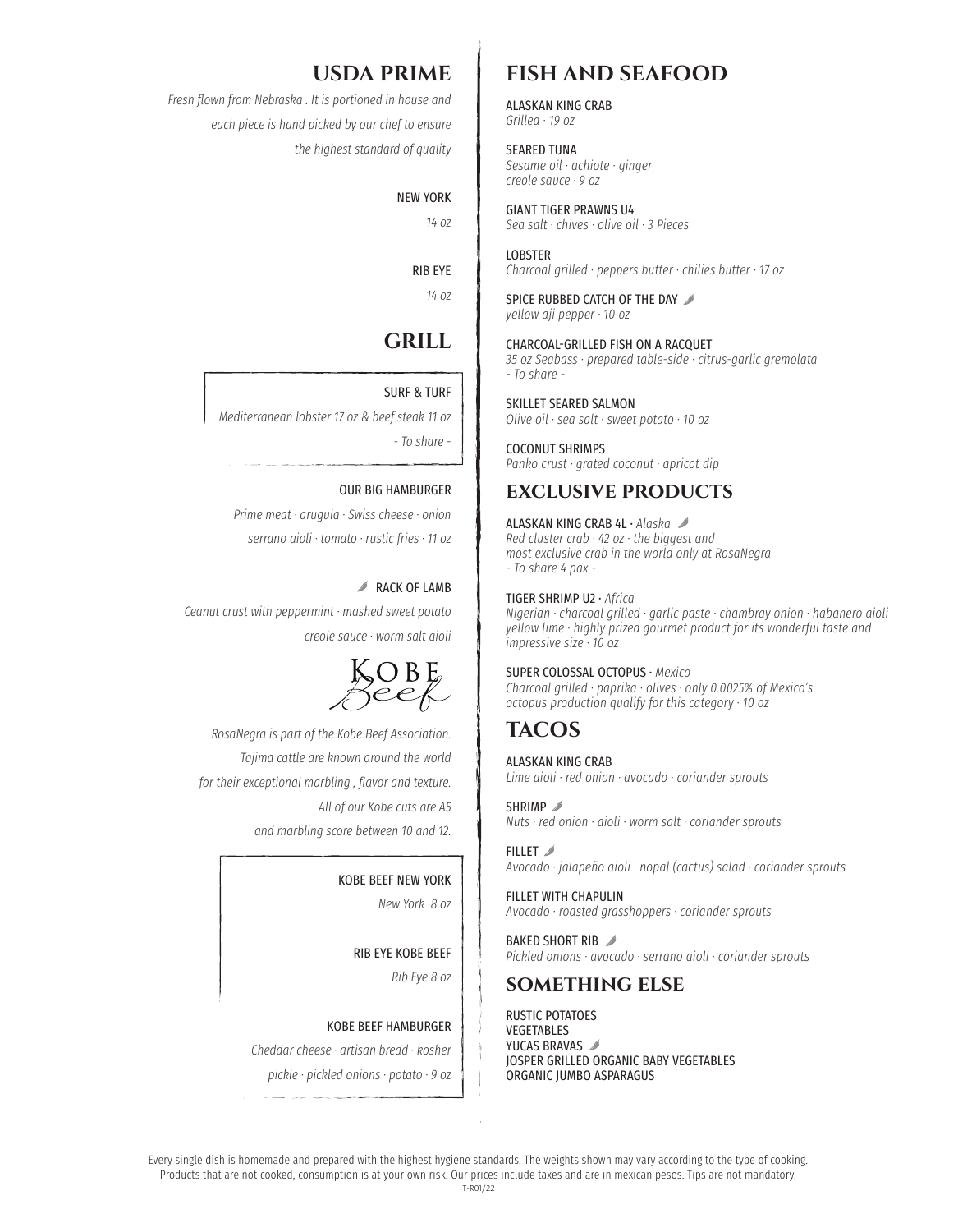## **DESSERTS**

### AMERICAN

### ESPRESSO

TEA

### RONNEFELDT TEA

**COFFEE & TEA**

*Apricot & Almond Almond Dreams Camomile Mint Morgentau Dung Ti*

### RONNEFELDT TEA

*Green Dragon Tie guan yin Pau mu tan & Melon Fancy sencha sencha Pure fruit*

CAPPUCCINO

## **DIGESTIFS**

CARAJILLO *Chocolate covered coffee beans · strawberries* 

KAHLÚA

CHINCHÓN DULCE

CHINCHÓN SECO

PACHARÁN ZOCO

ANÍS LAS CADENAS

FRANGELICO

SAMBUCA VACCARI NERO

SAMBUCA VACCARI

LICOR 43

LICOR 43 OROCHATA

FERNET BRANCA

BAILEY'S

AMARETTO DISARONO

COINTREAU

GRAND MARNIER

STREGA

DRAMBUIE

MANDARINA NAPOLEON

GREEN CHARTREUSE

YELLOW CHARTREUSE

### CHOCOLATE CAKE

*Valrhona gourmet chocolate · whipped cream* 

### CARROT CAKE

*Organic carrots · cream cheese frosting · caramel*

*roasted walnut* 

### CHOCOLATE SPHERE

*Valrhona chocolate · dulce de leche and vanilla ice cream*

*berries · hot caramel syrup · whipped cream · nuts*

*served at the table - To share -* 

### BANANA CHEESECAKE PUDDING

*Cheesecake pudding · Zacappa rum flambé bananas · vanilla ice* 

*cream · salted caramel · roasted walnut* 

### BLUEBERRY CHEESECAKE

*Cold cheesecake · berry compote · pansy flowers* 

### FLAN TASTING

*Passionfruit · dulce de leche · goat cheese* 

### ICE CREAM

*Dulce de leche · coco · vanilla · chocolate · 180 g*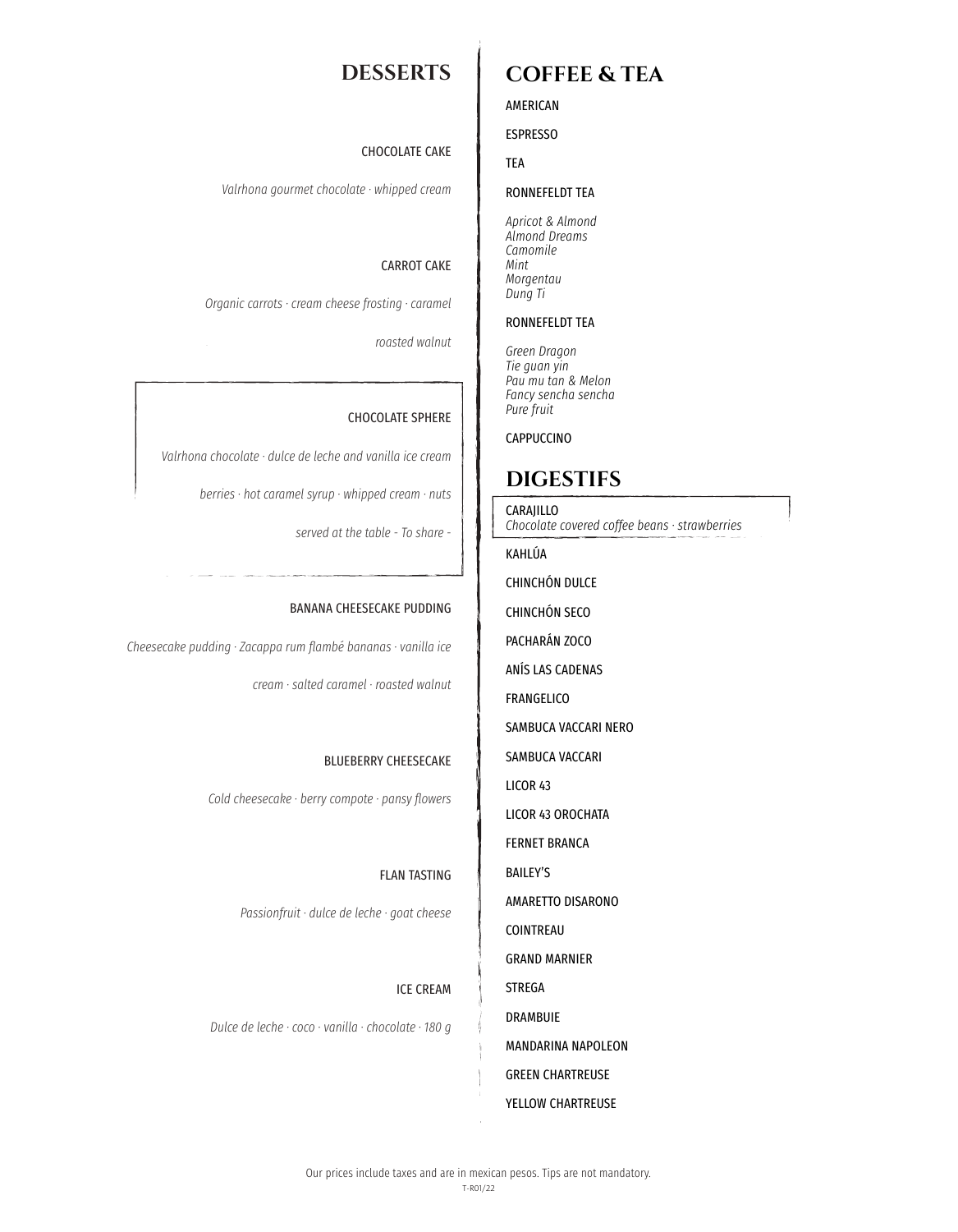# **LATIN SPIRITS**

### CLANDESTINO

*Cachaça Pitú · grapefruit oleo saccharum · Citrus juice · angostura orange bitters* 

### MALQUERIDA

*Tequila Don Julio infused with dry hot peppers · cointreau · lime juice beet and maraschino syrup · beet salt* 

### **OBSESSION**

*Tanqueray London Dry gin infused with lemongrass · Ancho Reyes Verde liqueur · green apple reduction · ginger · lime* 

### MALA FAMA

*Mezcal Unión · tortilla ash · Ancho Reyes liqueur · agave syrup basil · lime · tomatillo* 

### HIPNOSIS

*Tanqueray gin infused with lemongrass · Ancho Reyes · carrot and peach syrup · lime · tonic water* 

### **CATRINA**

*23 year Zacapa rum · guava compote · tepache-cinammon syrup lime · tonic water* 

FANCY CROWN *Corona Extra · Hypnotiq · pineapple juice · lime juice* 

### MARGARITA AHUMADA

*Unión mezcal joven · Don Julio Blanco tequila · lime · pineapple juice worm salt · serrano pepper · coriander* 

### EL CARTEL

*Smirnoff vodka · Ancho Reyes liqueur · roasted peppers · celery salt Tabasco sauce · mango · lime* 

### SPICY CUCUMBER

*Smirnoff vodka · Controy · cucumber · chile serrano pepper · lime juice* 

### BACÁN

*Unión joven mezcal · angostura · passionfruit · lime · hibiscus salt* 

### LOLA

*Captain Morgan rum · passiofruit · strawberries · lime* 

### SMOKY MOON

*Ketel One vodka · Chambord · lychee · berries* 

### DE LA CASA

*Tanqueray gin · pineapple · eureka lemon · peppermint · cardamom lemongrass* 

### CORAL MIST

*Jhonnie Walker Green Label whisky · Ancho Reyes liqueur · apple sharb with balsamic vinegar · citrus oleo saccharum*